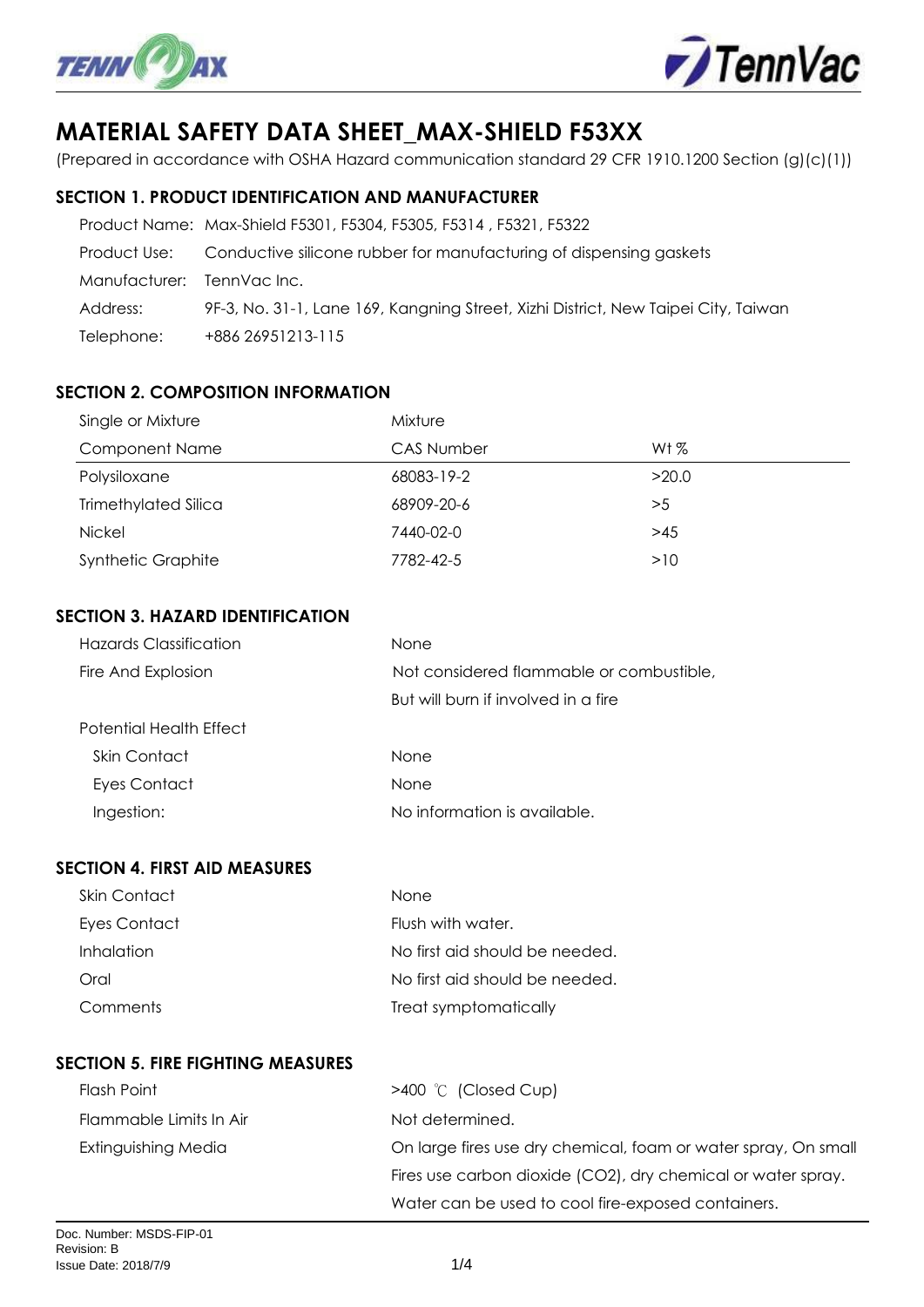

**TennVac** 

 Special Fire Fighting Procedure: None Unusual Fire And Explosion Hazard None

# **SECTION 6. ACCIDENTAL RELASE MEASURES**

# **STEP TO BE TAKEN IN CASE MATERIAL IS RELEASE OR SPILLED:**

 Contain the spill or leak. Scrape up with cardboard or rag and place in container. For large spills, provide Dike or other appropriate containment to keep material from spreading. If dike material can be pumped, Store recovered material in appropriate container. Clean up remaining materials from spill with suitable Absorbent. Clean area as appropriately since some silicone materials, even in small quantities, may Present a slip hazard. Final cleaning may require use of steam, solvent or detergents.

# **SECTION 7. HANDLING AND STORAGE**

## **PRECAUTION TO BE TAKEN IN HANDLING AND STORAGE:**

 Keep container closed when not in use. Vent the container properly to eliminate internal pressure. Store in A cool place. Keep away from heat and flame. Do not lay the container on its side. Avoid contact with Eyes and prolonged or repeated skin contact. Keep out of reach of children.

#### **\*\*\*INFORMATION ABOUT THE EMPTIED CONTAINER\*\*\***

 Do not reuse this container. Keep away from heat, spark and flame. Do not puncture or cut this container, And do not weld on near this container.

#### **SECTION 8. EXPOSURE CONTROLS/PERSONAL PROTECTION**

#### **EXPOSURE GUIDELINES:**

| <b>ACGIHTLV-TWA</b>                   | Not established                                            |
|---------------------------------------|------------------------------------------------------------|
| OSHA PEL                              | Not established                                            |
| Respiratory Protection (Specify Type) | Not required                                               |
| Ventilation                           | None should be needed                                      |
| Local Exhaust                         | Not required                                               |
| Mechanical (General)                  | Not required                                               |
| Special                               | Not required                                               |
| Other                                 | Not required                                               |
| <b>Protective Gloves</b>              | Not required                                               |
| Eye Protection                        | Safety glasses                                             |
| Protective Clothing Or Equipment      | Eyewash equipment                                          |
| Work/Hygienic Practices               | Keep away from heat and flame. Avoid contact with eyes and |
|                                       | Prolonged repeated skin contact.                           |

# **SECTION 9. PHYSICAL AND CHEMICAL PROPERTIES**

| <b>Boiling Point</b>  | Not applicable |
|-----------------------|----------------|
| Vapor Pressure        | Not determined |
| Vapor Density (AIR-1) | Not determined |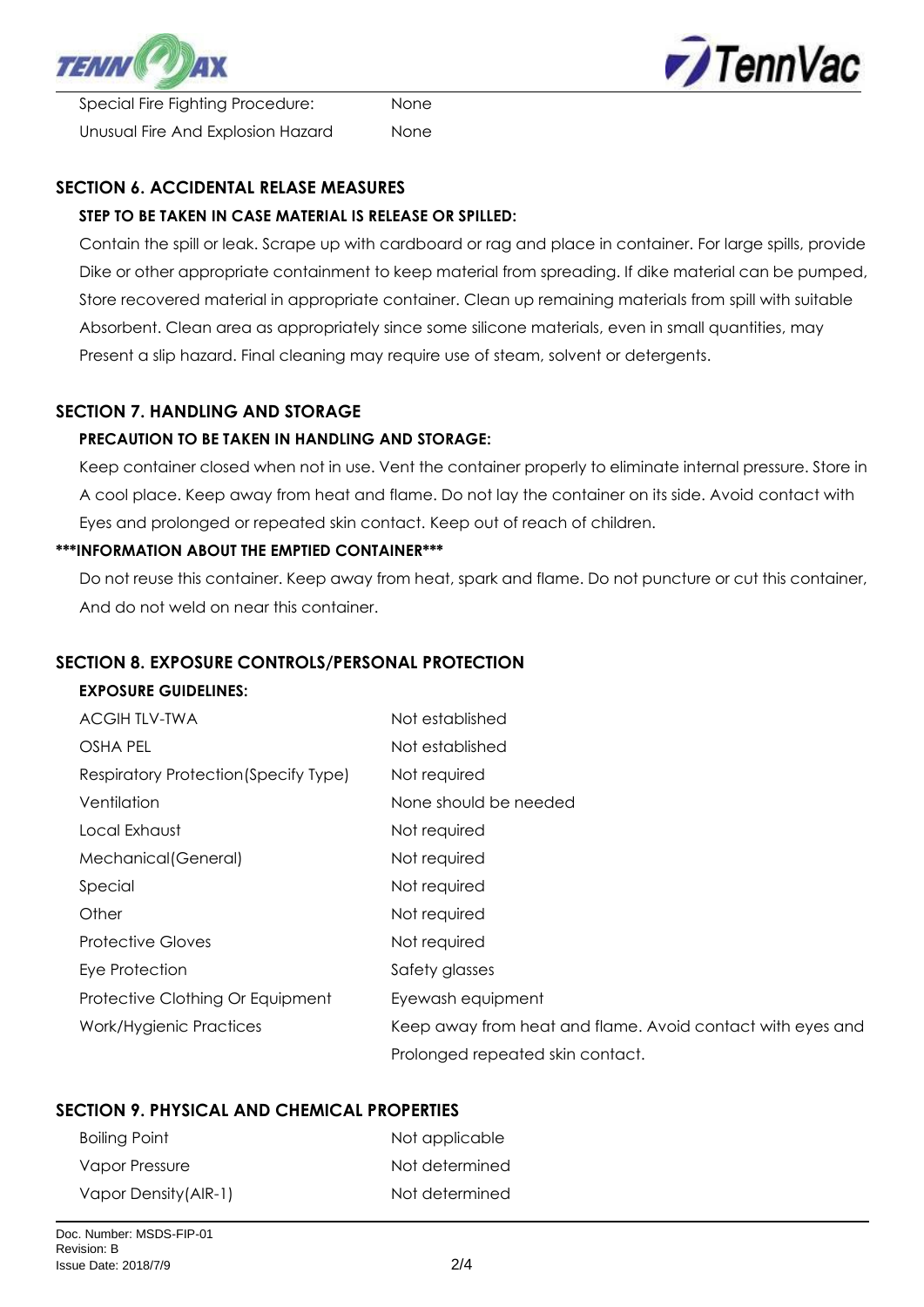



| Density             | 1700kg/m3 at 25 °C                                              |
|---------------------|-----------------------------------------------------------------|
| Melting Point       | Not determined                                                  |
| Evaporation Rate    | Negligible (BUTYL ACETATE=1)                                    |
| Solubility In Water | Not soluble                                                     |
| Solubility          | Very slight soluble in acetone, ethanol, Dispersible in diethyl |
|                     | Ether, aliphatic hydrocarbons, aromatic hydrocarbons.           |
| Appearance (Color)  | Dark grey                                                       |
| Appearance (Form)   | Solid                                                           |
| Odor                | Odorless                                                        |

## **SECTION 10. STABILITY AND REACTIVITY**

| <b>Chemical Stability</b> | Stable                                  |
|---------------------------|-----------------------------------------|
| Condition To Avoid        | <b>None</b>                             |
| Hazardous Polymerization  | Hazardous polymerization will not occur |
| Materials To Avoid        | Oxidizing material can cause a reaction |

# **SECTION 11.TOXICOLOGICAL INFORMATION**

| Special Hazard Information On Components | No known applicable information |
|------------------------------------------|---------------------------------|

## **SECTION 12.ECOLOGICAL INFORMATION**

| Biodegradation    | No evidence of biodegradation |
|-------------------|-------------------------------|
| Bioaccumulation   | No evidence of biodegradation |
| Aquatic Toxicity  | No information is available   |
| Other Information | <b>None</b>                   |

#### **SECTION 13.DISPOSAL CONSIDERATIONS**

 Can be burned in a chemical incinerator equipped with an afterburner and scrubber. Do not dispose The emptied container unlawfully. Observe all federal, state, and local laws.

# **SECTION 14.TRANSPORT INFORMATION**

| (IMO INFORMATION)              |             |
|--------------------------------|-------------|
| ID No.                         | None        |
| Classification And Class       | <b>None</b> |
| Packaging Group                | None        |
| Proper Shipping Name           | None        |
| <b>Technical Shipping Name</b> | None        |
| Marine Pollutant               | None        |
| (DOT INFORMATION)              |             |
| ID No.                         | <b>None</b> |
| Hazard Class                   | None        |
|                                |             |